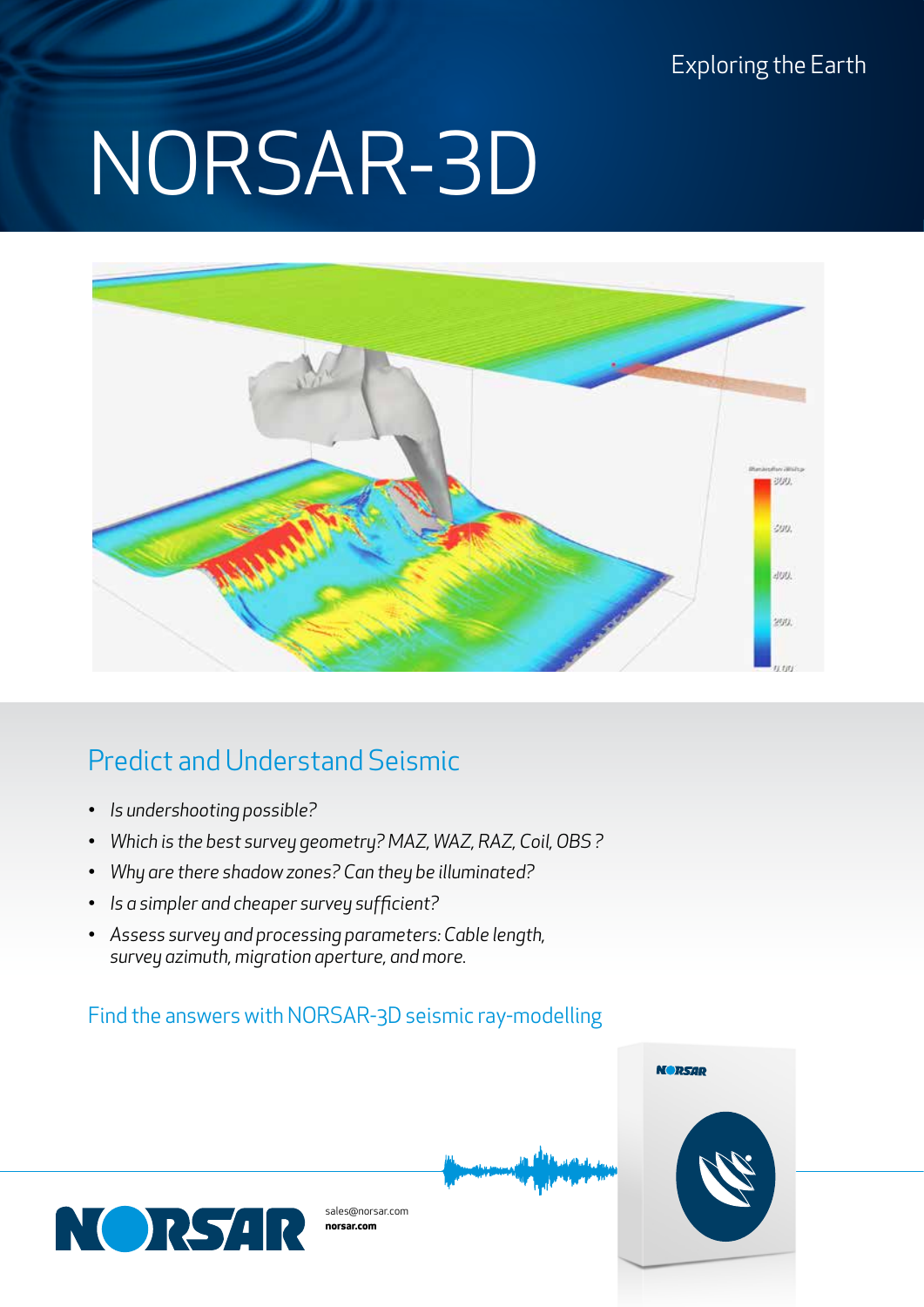## Modelling Package

*NORSAR-3D is the most advanced product on the market for seismic illumination studies and model-based survey evaluation and analysis. The package is also used on a full industrial scale for generation of traveltime maps for Prestack Depth Migration (PSDM).*

NORSAR-3D uses the Open Ray Model representation to simplify model construction. The technology even allows seismic ray tracing in preliminary or incomplete depth models.

The wavefront construction technique, first developed and implemented at

NORSAR, ensures that all calculated rays are consistent in the Open Ray Model. Model run times are reduced, without compromising results, by the efficient way in which NORSAR-3D calculates ray contributions for a large number of shot and receiver positions.

NORSAR-3D modelling software is modular in design, whereby modules can be added to the platform to create a versatile and dynamic software product to meet user needs.



*Modelling example: VSP walk-around survey. Some rays (black) and wave fronts (red) are shown.*

#### **NORSAR-3D KEY FEATURES**

- •Open Ray Model
- 3D Wavefront Construction (P and S waves)
- TTI Anisotropy
- Land, Marine, and VSP Surveys
- •Illumination Rays
- •Illumination Maps
- Simulated Migration Amplitude
- Parallel Processing
- Kirchhoff Target Migration
- Synthetic prestack seismic data including diffractions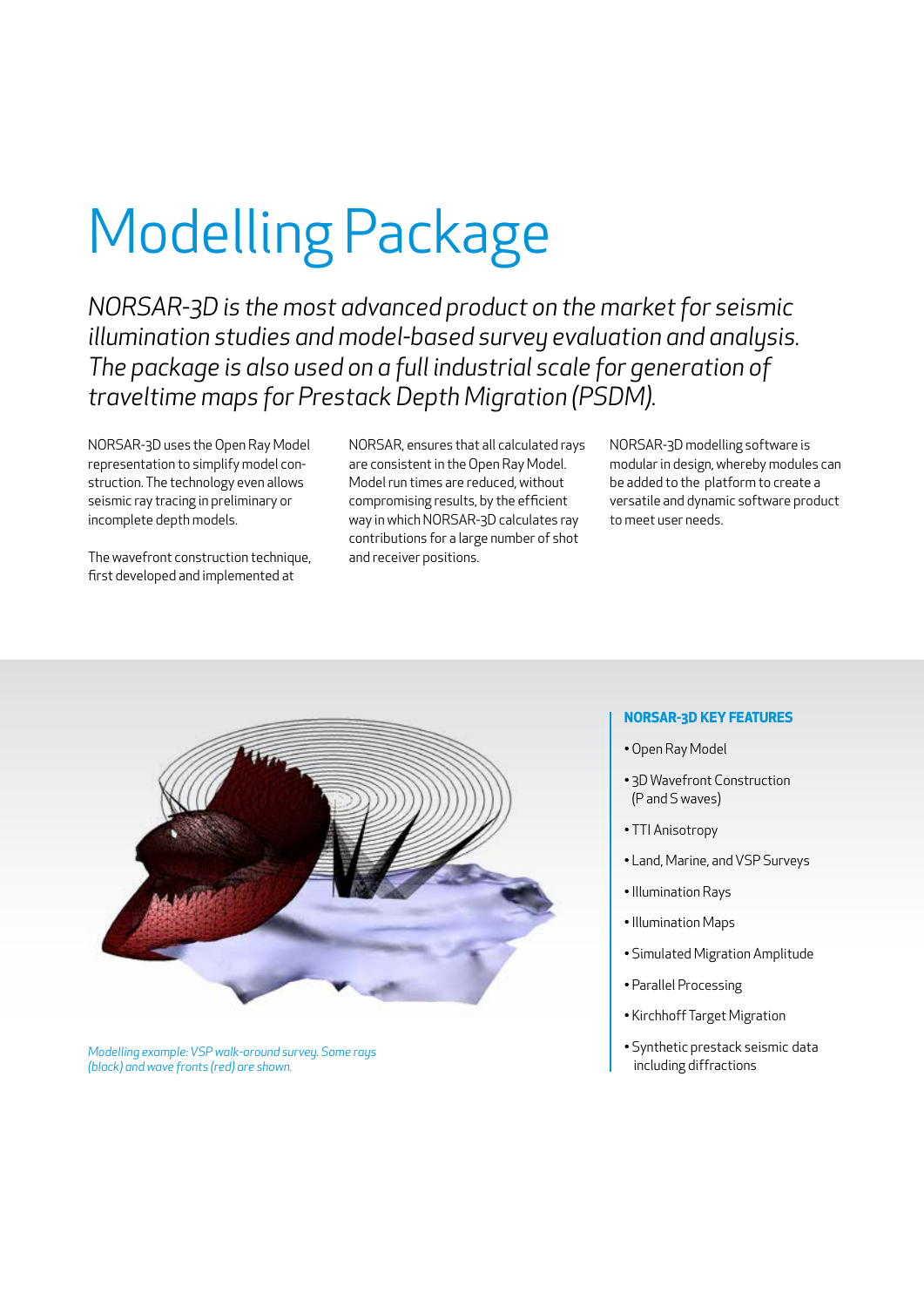*Are the targets well illuminated? Are there shadow zones? How large migration aperture is required? How long streamers are required?*

## Use the NORSAR-3D analysis tool Illumination Maps

Illumination maps show how well a target horizon is illuminated by a survey. The basic map is the hit map, which shows for a survey how many rays from shots to receivers reflect on the different parts of the horizon. Shadow zones clearly stand out on hit maps.

There are more maps; they show different parameters computed along the rays, including: Travel time, reflection angle, required migration aperture, and amplitude. The maps are divided into grid cells,

and for each parameter the maps show how minimum, maximum, and average value of the parameters vary across the horizon.

A map can be restricted to a certain interval of another parameter. For example, separate maps can be made for different offset intervals, to show which offsets are important in a survey.

Most commonly, the illumination information is put down on the target, but similar maps can also be made with the information posted in the shot or receiver

locations. These maps show which shot and receiver positions contribute most to the illumination, and the maps may reveal that shots or receivers may be skipped in some areas.



*Comparison of the nominal fold, here shown on the surface, and the expected fold at the target, computed as a hit map.*



*Illumination map showing maximum horizontal difference between common reflection point (CRP) and common midpoint (CMP). This is the required migration aperture if all reflections are to be depth migrated.*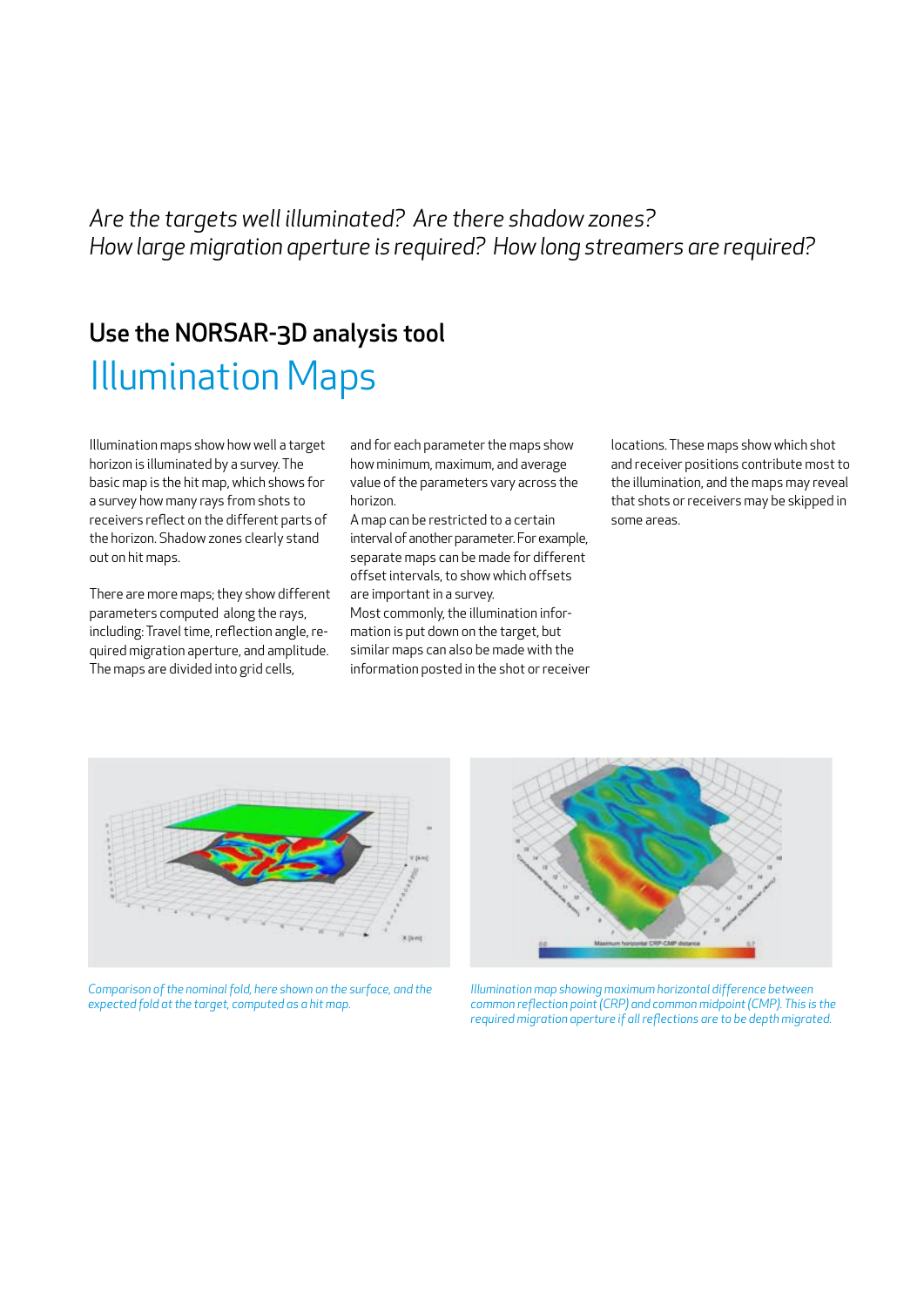*How will the amplitudes vary along a reflector in the final, PSDM seismic?*  Why do they vary? Is it caused by rock changes along the reflector, or is it *a result of overburden and survey?*

## Simulated Migration Amplitude maps These important questions are answered by the

NORSAR-3D computes Simulated Migration Amplitude (SMA) maps. The SMA simulates how amplitudes change along reflectors in prestack depthmigrated seismic data. To compute the SMA maps, the modelling process takes into account the survey, the overburden structures, the reflector shape, the reflection coefficient, the local wave field in the vicinity of each reflection point, the Fresnel zone, and the seismic pulse. Maps can be made where only some of these elements are taken into account, thus the influence and importance of the different factors can be assessed.

The SMA maps are a type of illumination map, providing valuable information for survey planning and feasibility studies. The SMA is also an important QC tool for seismic interpretation: A real, observed, PSDM amplitude map should ideally

reveal the changes in reflection coefficient along a reflector, related to changes in rock properties, such as the effects of hydrocarbon fluid substitution. Supported by the modelled SMA maps, the interpreter can identify and understand amplitude variations as seen in real maps. Pitfalls due to 'false' amplitude variations, created by overburden structures, reflector shape, or survey geometry, are easily identified.



*NORSAR model showing target horizon and the velocity field for the illumination analysis. Shown are shot lines, streamers, rays, and reflection points (red) on the target reflector.*





*Illumination maps generated on the target. The number of hits per bin (top) and SMA (bottom). Number of hits can be seen to be strongly related to horizon topography; however, the SMA results delineate the oil pockets by their strong amplitude responses.*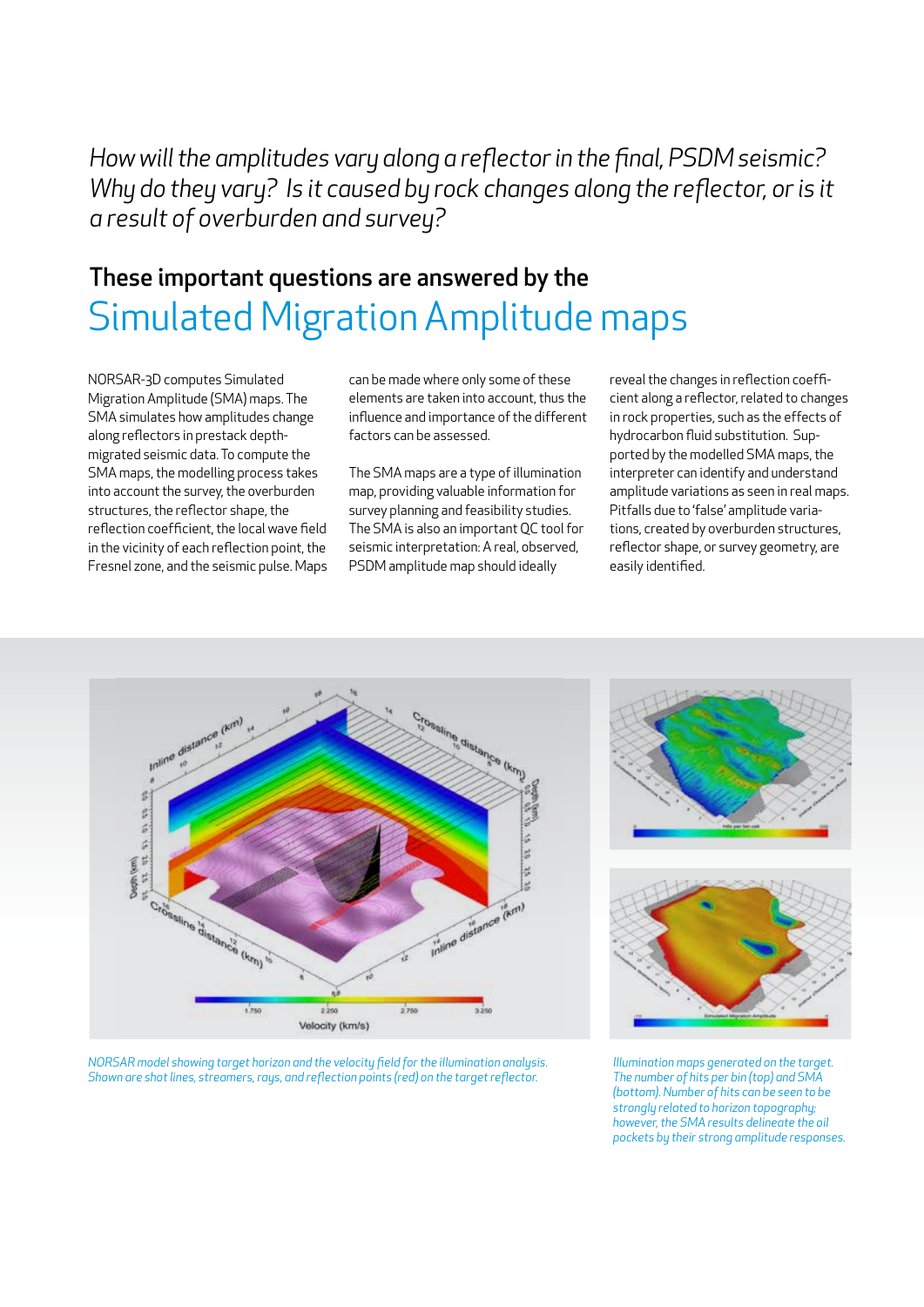

#### *Examples of survey-domain (left) and target-domain (right) rose diagrams.*

*The colours indicate number of rays; red means many, blue means few. Shadow zones are grey/white. By clicking in a sector, the corresponding rays are shown in the model.*

*Which survey azimuths and offsets are required to illuminate a point on the target? Does it change along the target? Which reflection angles and azimuths does a survey cover in a target point? How does the angular coverage change along the target? Where do rays propagate down to the target?*

## Investigate this by means of

## Illumination Rays

To investigate how rays propagate down to a target, use the interactive point-and-click ray-tracing function. All rays down to a selected point on a reflector are shown, for one reflection angle or azimuth at a time.

For a more systematic and comprehensive analysis, use the illumination rays workflows. In the work-flows, many target points can be analysed, and all reflection angles and azimuths are taken into account.

The results for each target point are shown in a survey- and a target-domain rose diagram. The survey-domain roses show which shot-receiver offsets and azimuths illuminate the target points, while the target-domain roses show which reflection angles and azimuths are covered. The roses are displayed down in the target points to make it easy to see how the illumination varies across the target.

The roses are interactive: Click inside a rose to see the corresponding rays.

The analysis can be restricted to show the illumination for a particular survey. Alternatively, all rays to the target points can be used, disregarding surveys. This is very useful early in the survey planning, to get an overview of which azimuths and offsets must be involved to illuminate the different parts of the target.



*Interactive point-and-click ray-tracing for one reflection angle.*





*Interactive point-and-click ray-tracing for one reflection azimuth.*

*The rose diagrams show in detail how the illumination varies across the reflector.*



*The rays to a target point for a marine survey.*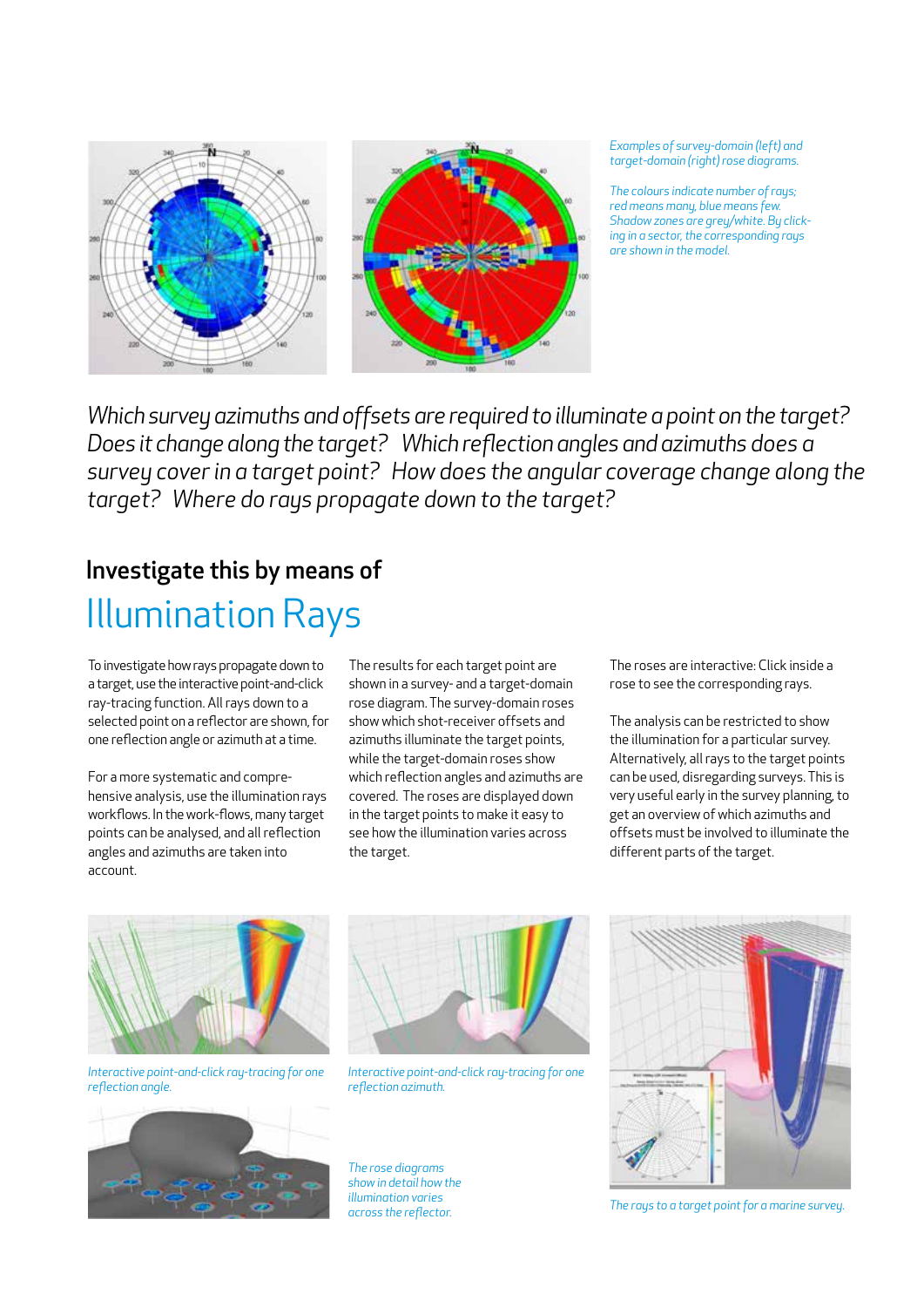## Incorporate anisotropy into your model

Anisotropy within rock units results in a variation in seismic velocity that depends on the direction in which the ray is propagating. Introducing anisotropy into seismic modelling is essential to accurately reproduce the transmission of seismic energy through the earth.

The anisotropy option within NORSAR-3D upgrades the software package to enable TTI anisotropy to be included in layered models. This option enables a more realistic earth model to be constructed, resulting in e.g. an improvement in traveltimes for PSDM and tomography applications.



"We have been very pleased with the imaging using the VTI anisotropy... The data on which we tested the imaging with the anisotropy option showed significant enhancement of structural detail over the migration using the isotropic travel times, which in turn was far superior to the previous prestack time migration."

-- Dr. Andrew V. Barrett, Kelman Technologies



*An example of a salt structure with several adjacent transversely isotropic shale layers where the axis of symmetry is normal to the bedding (the two top pictures). Depth migrated images are shown (from left to right) using an isotropic model, a VTI model and the TTI model. It can be*  seen that a good subsurface image in the vicinity of the salt dome is obtained only when using the TTI model. The VTI model shows a misfit for the *lower reflectors whereas the isotropic model images them poorly.*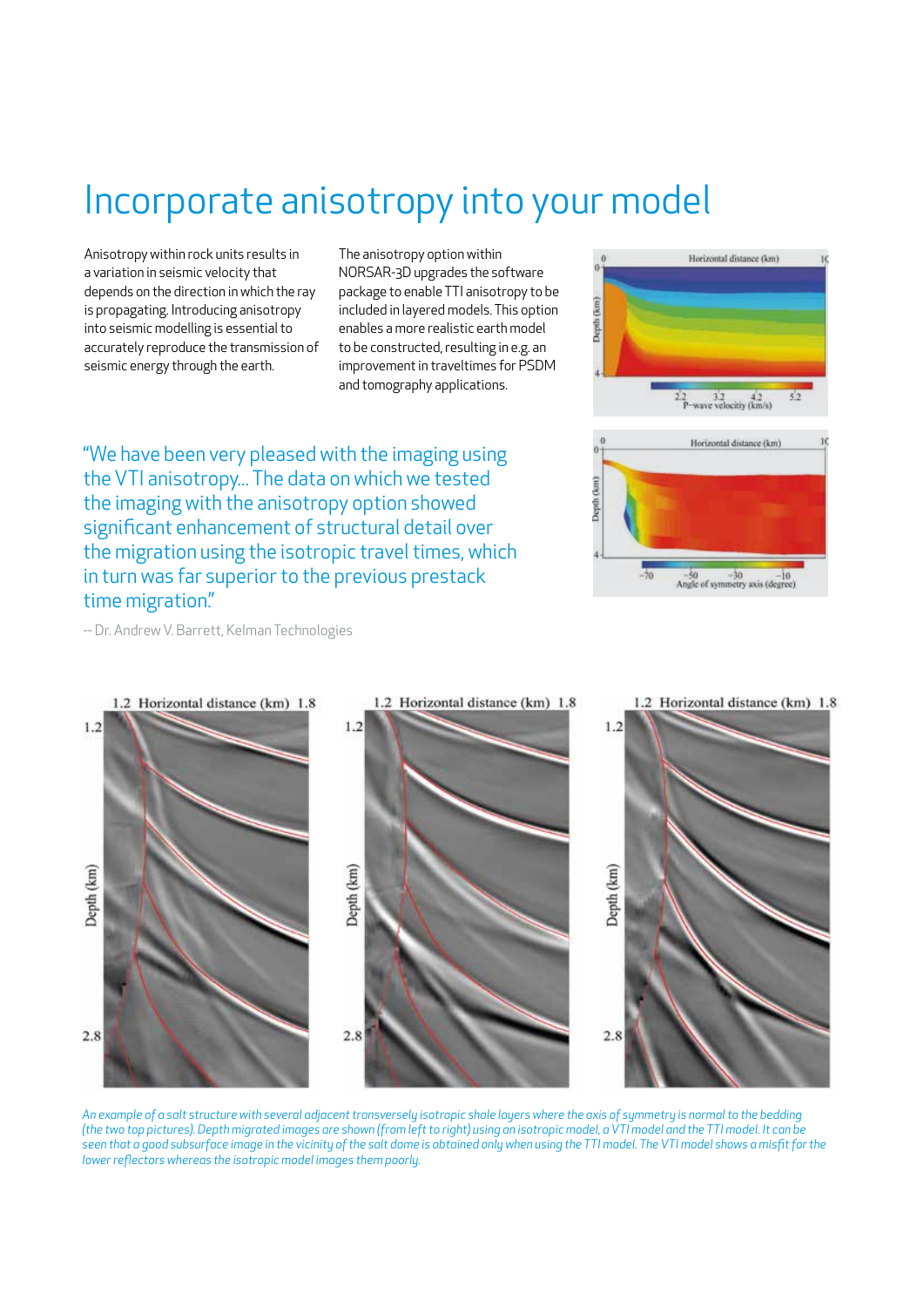## Parallel processing to reduce turnaround time

As seismic modelling jobs and applications have become more computation intensive, NORSAR has adapted the necessary software modules for parallel processing to reduce turnaround time and increase user control. The parallel

jobs are set up in a master module using the interactive part of NORSAR-3D and distributed to a number of batch slaves for running on different external computers simultaneously, e.g. on a Linux cluster. So, for example, instead of waiting for days for a job to be completed, it can be completed in a matter of hours. This, of course, depends on the size of the job and the number of CPUs you have available.

## Additional solutions

#### *How to:*

*Convert from time to depth? Make synthetic seismic sections? Import horizons, velocity cubes, well paths? Use large, real surveys? Speed up the modelling on large clusters? Look at all modelling elements within a uniform framework? Extract detailed parameters from the ray-modelling?*

### Use the NORSAR-3D

The NORSAR-3D software package contains numerous functions tailored to the needs for advanced, seismic modelling.

#### **THE FUNCTIONS INCLUDE, BUT ARE NOT LIMITED TO:**

- Import of horizons and velocity cubes on many standard file formats.
- Import of P1/90 and SPS survey files and well data in LAS format.
- Mapping from time to depth.
- Building models with discrete layers of any shape as well as velocity cubes.
- Comprehensive viewer of modelling elements in an integrated, uniform framework.
- Extensive parallelization of the seismic modelling and the generation of illumination maps.
- Generation of synthetic seismic on SEG-Y files including diffractions by Kirchhoff modelling.
- Generation of traveltime tables for prestack depth migration.
- Flexible, customizable export of detailed modelling results on ASCII files.